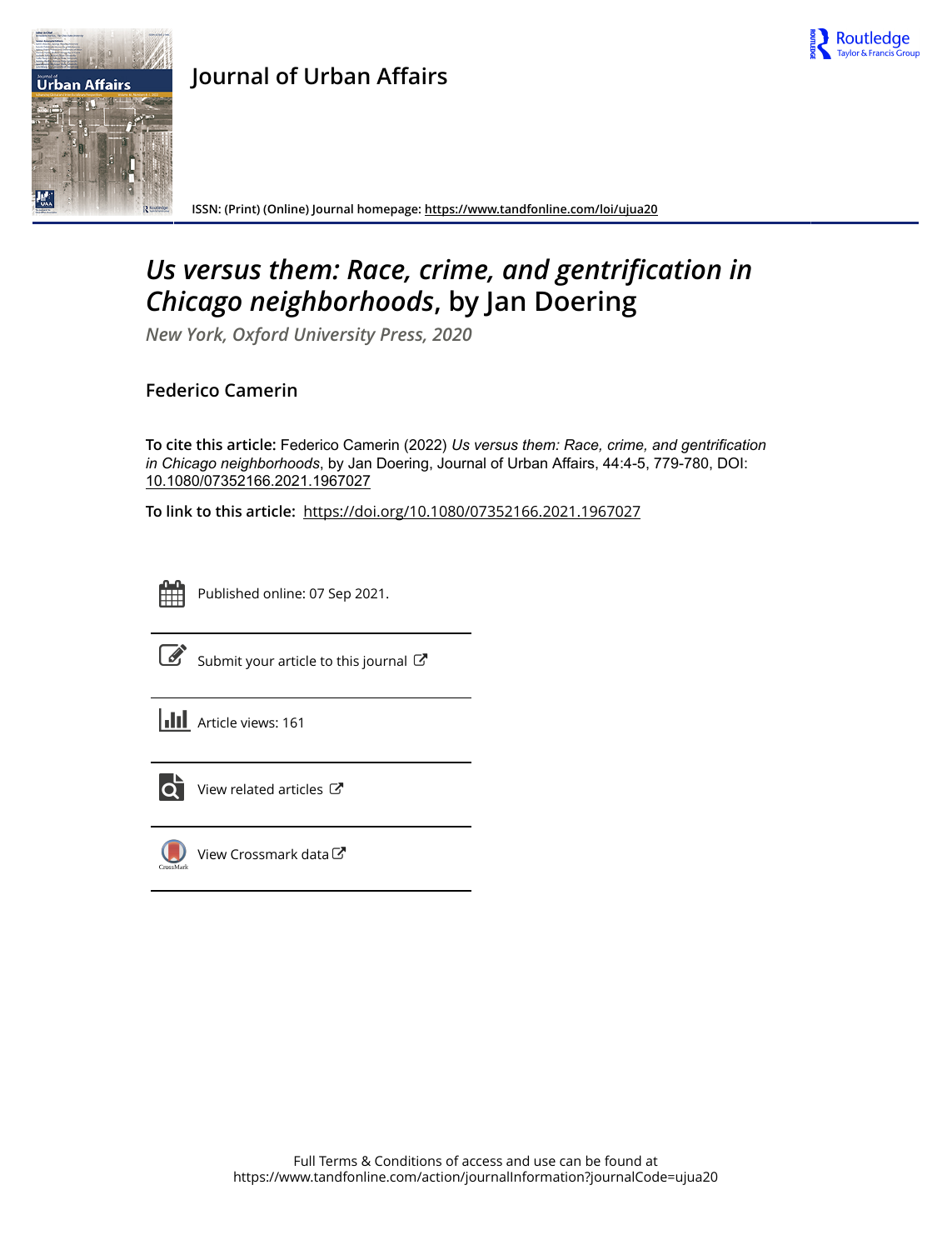## *Us versus them: Race, crime, and gentrification in Chicago neighborhoods*, by Jan Doering, New York, Oxford University Press, 2020

As an urban planner interested in managing social conflicts in cities, and in finding suitable solutions for guaranteeing the "right to the city," I recommend Jan Doering's *Us versus Them*. This is an intriguing study of community conflicts about crime, race, and gentrification, based on an analysis of Chicago's Rogers Park and Uptown neighborhoods. Doering makes two broad contributions to the sociological literature. First, he adds to existing understanding of the link between crime and gentrification, demonstrating how anti-crime initiatives can amplify gentrification and boost the marginalization of low-income, Black, and Latino residents. Second, he shows how individuals and organizations invoke race as they negotiate the politics of crime and gentrification. Every chapter builds on a solid theoretical framework drawn from urban sociological studies around the world.

Chapter 1, the Introduction, describes the methodology. Doering conducted 3 years of comprehensive ethnographic fieldwork in two hyper-diverse neighborhoods serving as metropolitan hubs for multiple ethnic groups. Over time, his focus shifted from the politics of racial groups to the politics of racial claims-making. Chapter 2, "A Brief History of Living Together," discusses street crime and gang violence in connection in Rogers Park and Uptown.

Chapter 3, "Racial Displacement in Action?" examines grassroots strategies for fighting crime in these two communities. In particular, Doering focuses on the ways community activists tried to harness state services by urging residents to systematically call 911 as often as possible. Despite the fact that police service is not unlimited and an overload of the system could hurt residents more than help them, some block clubs formed "911 phone trees" that allowed their members to report the same crime to the police multiple times, giving the incident more weight than a single call would have had. Community activists successfully exerted pressure to intensify policing and to close down or transform buildings and businesses they considered to be "problems."

Chapter 4, "You've Got Reason to Be Afraid," investigates electoral campaigning to help us understand the shaping of local political dynamics in the two communities. Candidates hoped to capitalize on voters' fear of crime but the candidates, typically new candidates and not incumbents, ran the risk of being charged with racist fearmongering, Generally, incumbents appeared content to deemphasize crime if their opponents allowed them to do so. Incumbents worried that frightened voters might turn against them, holding them responsible for having failed to make the neighborhood safer during their time in office.

Chapter 5, "Resisting Gentrification and Criminalization," homes in on conflict in Rogers Park's and Uptown's political arena, examining how social justice organizations tried to fight racial marginalization and gang violence at the same time. The case study focuses on the creation of Resist Youth Criminalization and Harassment (RYCH), an Uptown-based, grassroots organization that fought the closing of a basketball court in Broncho Billy Park. The teenagers spent so much time in a play lot that the play lot did not seem open to everyone. Doering describes how criminalization and gentrification went hand in hand. The gentrifiers used the police to banish Black residents from public spaces in order to make the area more attractive for White middle-class buyers. When the park became more attractive, this did make the area more attractive to Whites and led to the displacement of Black renters. To oppose this process, RYCH developed an ambitious racial justice program for Uptown, including an initiative to reduce gang violence.

Chapter 6, "White Vigilantes?" analyzes the ways that positive loiterers named "Lakesiders" in Rogers Park and "Northtowners" in Uptown acted to warn gang members and drug dealers that residents were organized and ready to call the police. The term *positive loiterers* refers to White residents that regularly walked the neighborhood together in order to detect crime and to report suspicious behavior to the police. The chapter analyzes how safety volunteers responded to the neighborhoods' different climates of racial contestation. In doing so, it reveals an irony of racial politics. Because crime was a hotly contested topic in Uptown, a local positive loitering group selfconsciously engaged African Americans but avoided practices that could have exposed the positive loiterers to racial challenges (i.e., being called racists). These efforts fashioned the group into an